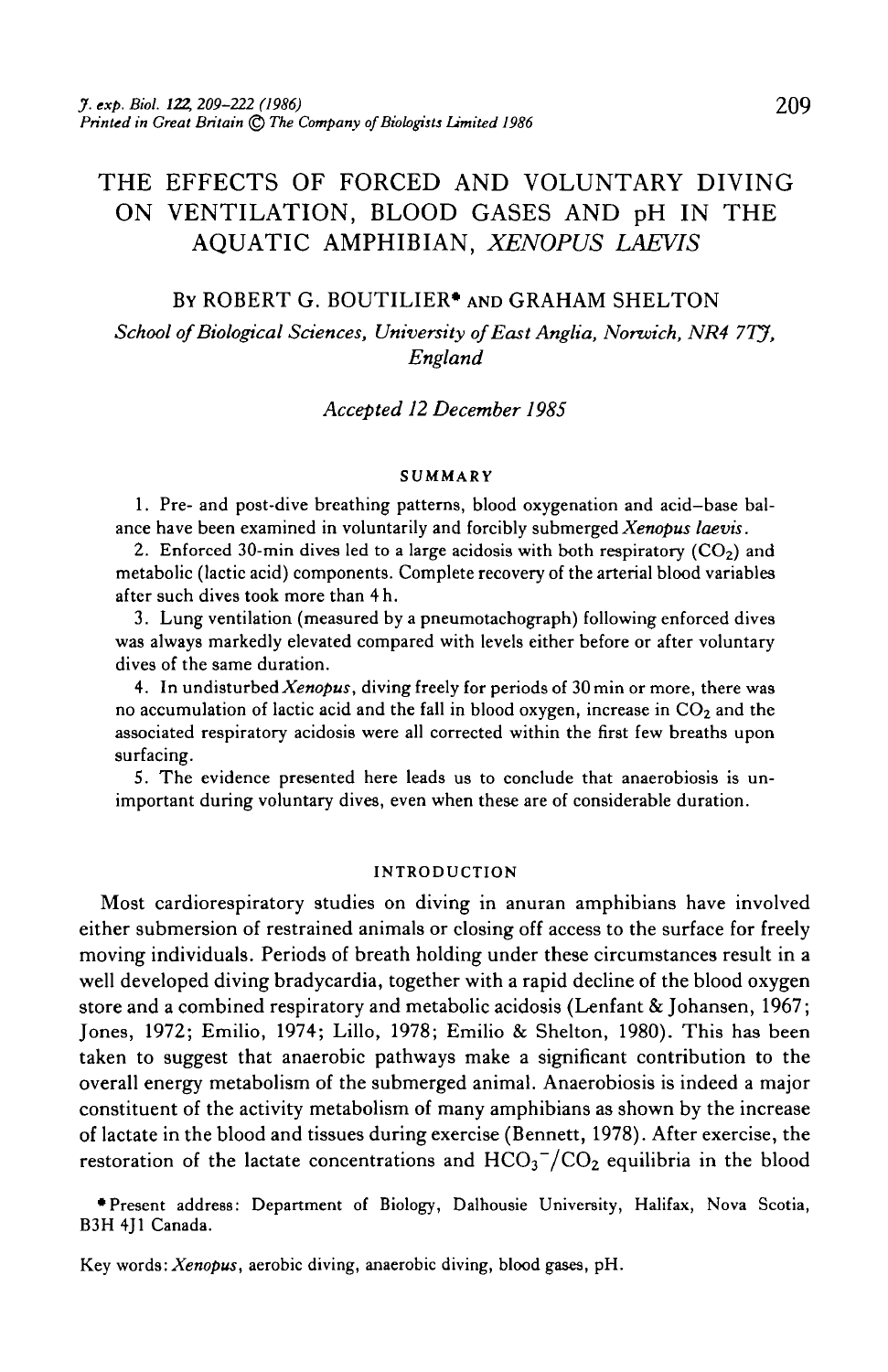takes several hours (Hutchison & Miller, *I919a,b;* McDonald, Boutilier & Toews, 1980; Boutilier, McDonald & Toews, 1980). Recovery from enforced anaerobic dives in *Xenopus* appears to be equally time-consuming (Emilio & Shelton, 1980), and this must have some impact on the frequency and duration of subsequent dives.

There is little evidence, however, to indicate that anaerobic metabolism is of major importance during periods of unrestricted voluntary diving. For example, voluntary dives in both *Amphiuma* and *Xenopus* are terminated before oxygen stores become fully depleted (Toews, Shelton & Randall, 1971; Emilio & Shelton, 1974; Boutilier, 1984). In addition, although these animals will voluntarily dive for up to an hour or more, they do not show a post-dive hyperpnoea. There is reason to doubt, therefore, that anaerobiosis plays a significant role in the diving metabolism of unrestrained amphibians during periods of voluntary submergence. In the present paper, we examine this hypothesis by comparing the blood acid-base and oxygenation characteristics together with pre- and post-dive breathing patterns in voluntarily and forcibly submerged *Xenopus laevis.*

### **MATERIALS AND METHODS**

*Xenopus laevis* (95-153 g) were obtained from a commercial supplier and held in the laboratory at 25°C for several months before the experiments. Each animal was anaesthetized by immersion in a  $0.06\%$  solution of tricaine methane sulphonate (MS-222, buffered to  $pH7.0$ ), and a cannula was chronically implanted into the femoral artery as described by Boutilier (1984).

Two series of experiments were carried out, both of which continuously monitored ventilation using a pneumotachograph apparatus (see Boutilier, 1984). Briefly, air flow out of a small cylindrical breathing chamber (positioned at the water surface) was passed through a pneumotachograph screen. Pressures on either side of the screen were detected by a differential pressure transducer (Hewlett-Packard Model 270) whose output was stored on an instrumentation tape recorder (Racal Store 4) and recorded on a Medelec For-4 oscillograph. Air flow rates were later integrated to give ventilation volumes. The output from the transducer was linearly related to flow over the range of flow rates encountered. Below the breathing hole the animal was enclosed in an aerated volume of water  $(25 \pm 0.5^{\circ}C)$  large enough to permit free movements for voluntary diving and surfacing. All animals were given at least 24 h to recover from the surgery and get used to the experimental chamber. The entire apparatus was shielded with a one-way blind to enable observations to be made and to minimize disturbance.

In the first series of experiments  $(N = 8 \text{ animals})$ , a blood sample was withdrawn near the end of a 2- to 3-min breathing spell. As soon as the animal voluntarily submerged, a Perspex lid was inserted between the aerial and aquatic compartments so as to prevent any further lung ventilations for 30min. Just before the lid was removed, a second blood sample was taken (time zero). As the animal then resumed its voluntary diving–emergence behaviour, samples were taken at  $+1$ ,  $+2$ ,  $+4$ ,  $+8$ and +22 h following the dive. The timing of these samples was not made to coincide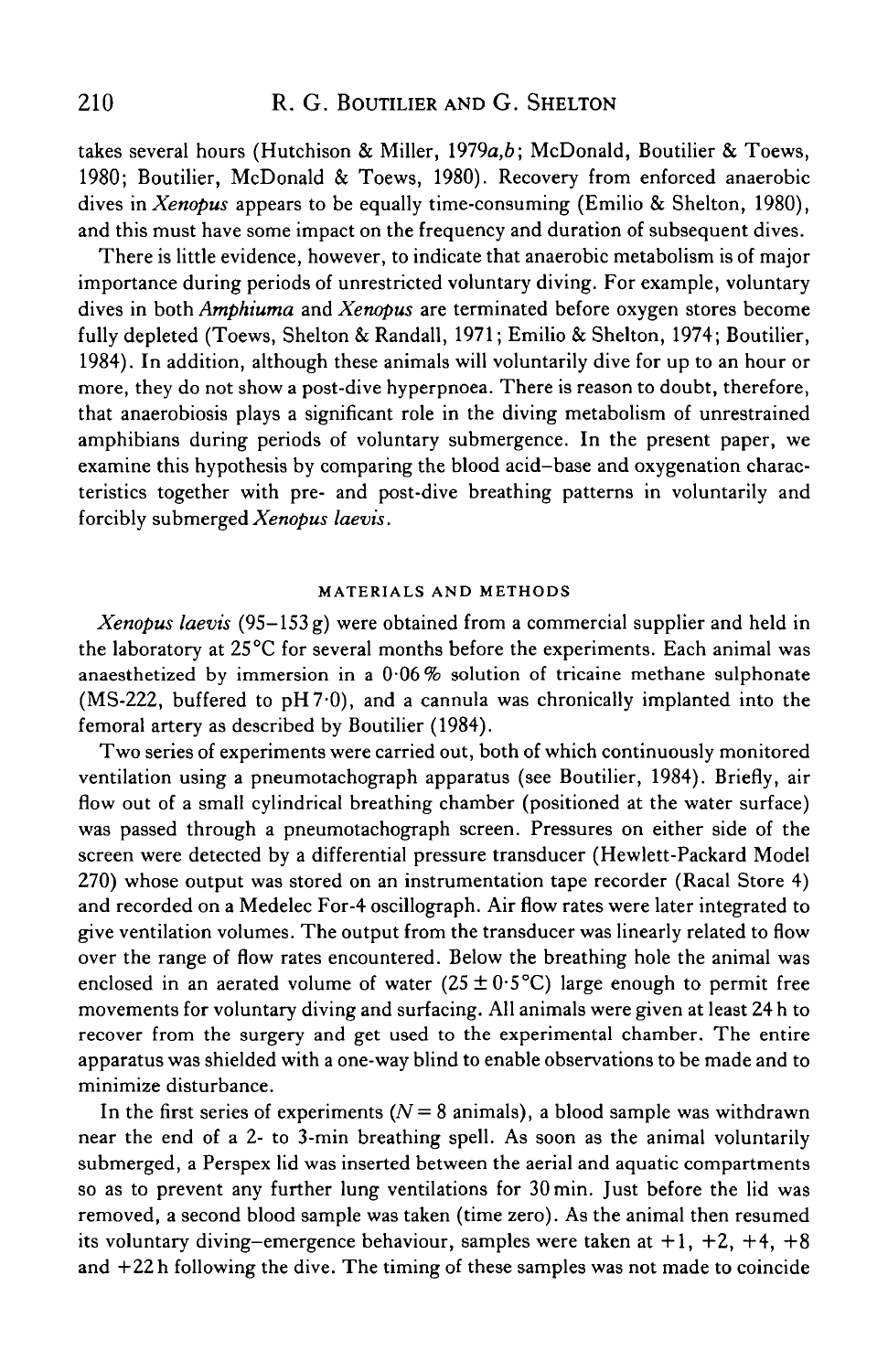with any particular part of the breathing-nonbreathing cycles. The second series of experiments  $(N = 12$  animals) was designed to examine voluntary dives of similar length to the enforced 30-min submergence. When the animals were observed to exhibit their characteristic 'burst-breathing' behaviour (bursts of lung ventilations separated in time by long dives; Boutilier, 1984), blood samples were taken every 10-15 min. Owing to the unpredictable length of a voluntary dive and the fact that dives of 30 min duration are less frequent than shorter periods of submergence (Boutilier, 1984), data were collected for numerous dives of 15 min and less. Some of these data have been reported elsewhere (Boutilier, 1984).

Measurements of blood pH,  $P_{CO_2}$  and  $P_{O_2}$  were made using Radiometer (Copenhagen) electrodes and display meters (see Boutilier, 1984). Total  $CO<sub>2</sub>$ contents of anaerobically obtained true plasma were measured using the electrode and cuvette method of Cameron (1971). Bicarbonate concentrations ( $[HCO<sub>3</sub><sup>-</sup>]$ ) in true plasma were estimated from the measured values of total  $CO<sub>2</sub>$  concentration  $(\text{[CO}_2])$  with the equation

$$
[\text{HCO}_3^-] = [\text{CO}_2] - (\alpha \text{CO}_2 \times \text{P}_{\text{CO}_2}),
$$

where  $\alpha\mathrm{CO}_2$  is the carbon dioxide solubility in plasma (in mmol  $1^{-1}\,\mathrm{Torr^{-1}}$ ) at 25 °C (Reeves, 1976). The oxygen content of whole blood was determined by means of a Lex- $O_2$ -Con apparatus (Lexington Instruments, MA). Whole blood lactate concentrations were assayed enzymatically with Sigma reagents (Sigma Kit 826-UV). Haematocrit (Hct) measurements were made by centrifugation of whole blood for  $3$  min at  $5000 g$  (Gelman–Hawksley microhaematocrit centrifuge).

#### RESULTS

### *Lung ventilation following prolonged dives*

Voluntarily diving *Xenopus* exhibit a wide variety of breathing patterns (cf. Boutilier, 1984), one of which ('burst breathing') is characterized by long periods of diving punctuated with comparatively short outbursts of lung ventilation. A breathing burst following a voluntary dive of 30 min or more was always essentially the same as that which immediately preceded the period of submergence (Fig. 1A,B), whereas that following a 30-min enforced dive was always markedly different (Fig. 1C,D). Analysis of the periods of breathing at the surface, both before and after a 30-min enforced dive, is shown in Table 1. The average inspiratory volume of a breath following an enforced dive was not significantly different from that seen prior to the dive. As the mean frequency of breathing was also unchanged, the inspiratory flow (minute ventilation) was the same after as before the period of enforced submergence (Table 1). The large increase in ventilation following enforced dives was therefore due to the increased amount of time spent at the surface (Table 1; Fig. 1C,D).

An analysis of the number of breaths and their associated volumes of inspired gas is shown in Fig. 2 for a single animal contributing to the mean data in Table 1. It is evident that upon emergence from an enforced dive, the frequency of breathing and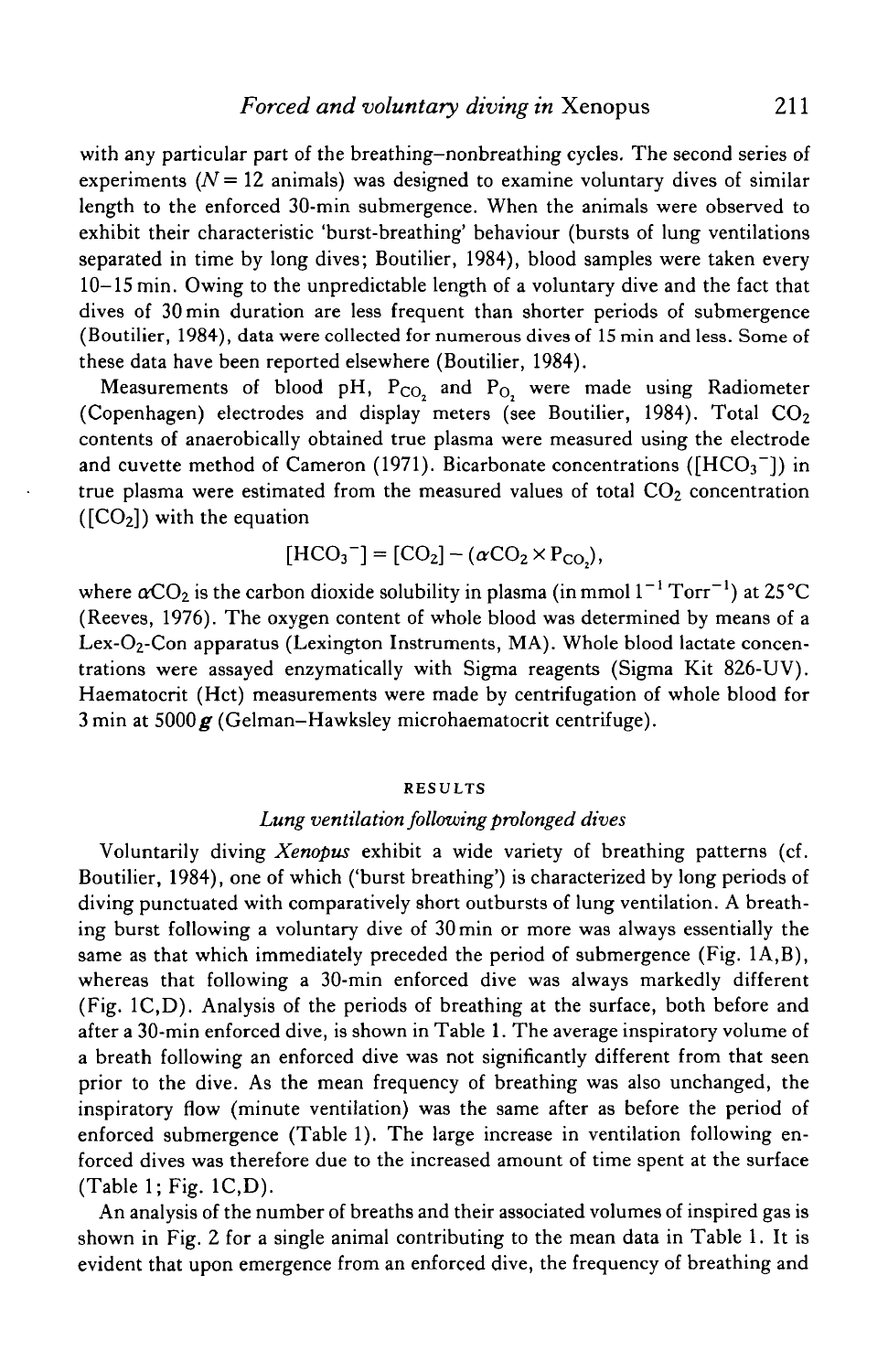



212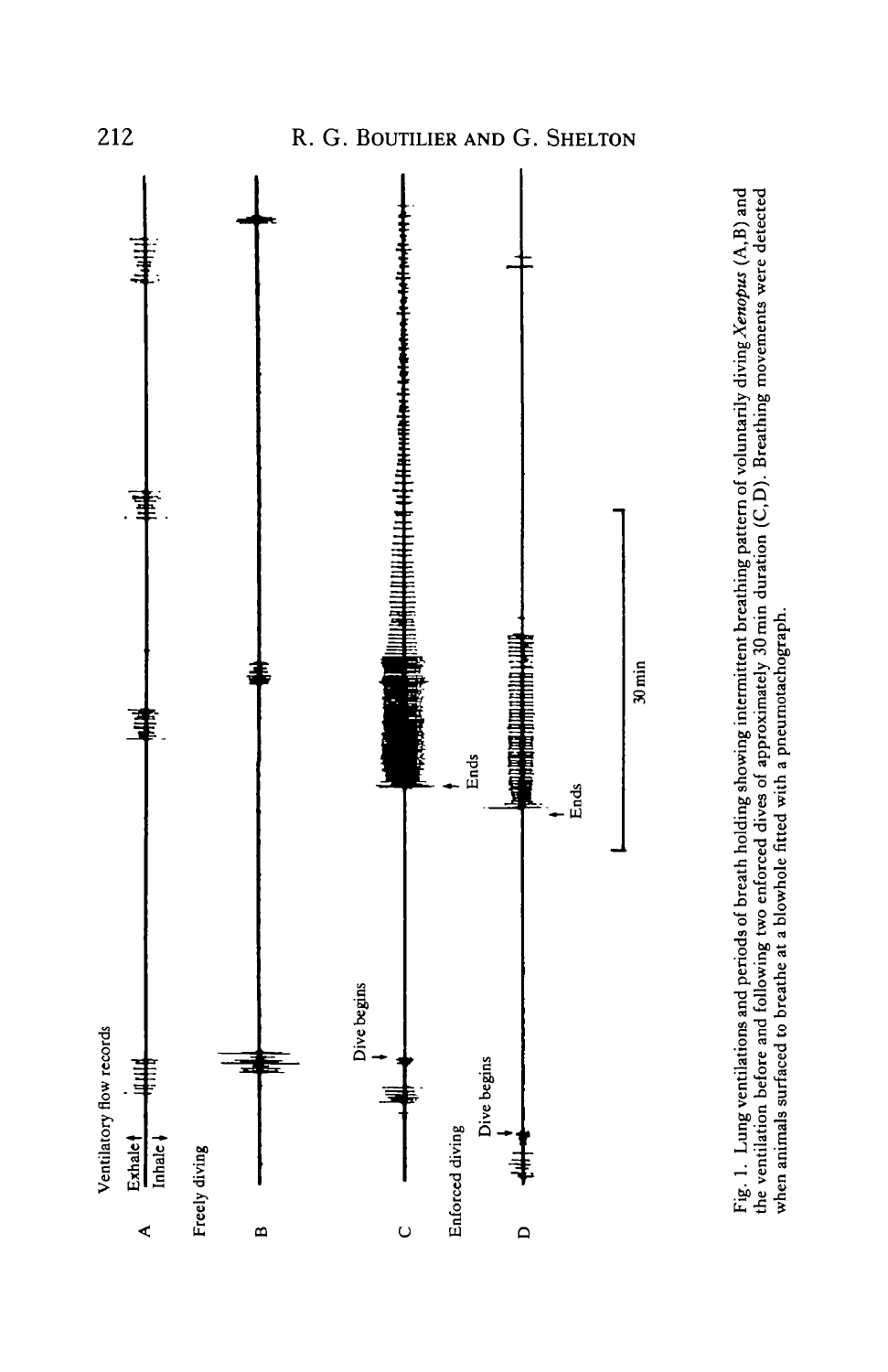the associated inspiratory flow volumes were markedly increased; over the first 2 min of the surface period following the enforced dive, the ventilation frequency was 9.5 min<sup>-1</sup> whilst inspiratory flow amounted to more than 27 ml min<sup>-1</sup>  $100g^{-1}$ . These values are far in excess of the mean data shown in Table 1. An initial hyperpnoea following an enforced dive was more evident in some animals (Fig. 1C) than in others (Fig. ID). As is the case for animals diving voluntarily (Boutilier, 1984), changes in the amount of gas inspired were mainly brought about by altering the amount of time spent ventilating at the surface rather than through changes in the depth of breathing (Table 1), though the latter did at times show an appreciable variation (e.g. Fig. 1C). It seems likely that the differences in breathing patterns seen after voluntary and forced dives are caused by the relatively greater anaerobic production of energy in the latter. Furthermore, the variations in the breathing patterns during recovery from enforced dives (e.g. Fig. 1C *versus* ID) are probably the result of different levels of activity during the periods of submergence.

# *Blood gases and pH*

The respiratory acid-base variables of arterial blood samples, taken either during or shortly after a breathing burst in a freely diving animal (levels shown at *B* in Fig. 3), fall within the range of values previously reported for this species at  $25^{\circ}$ C (Emilio & Shelton, 1980; Boutilier, 1984). As is the case for other chronically catheterized amphibians (McDonald *et al.* 1980; Boutilier *et al.* 1980; Boutilier & Toews, 1981), the levels of arterial blood lactate were uniformly low  $(0.73 \pm 0.10$ mmol  $l^{-1}$ ). The very much higher levels of lactate (5–10 mmol  $l^{-1}$ ) and lower pH values (7.4-7.6) reported for blood obtained from *Xenopus* by cardiac puncture (Putnam, 1979; Jokumsen & Weber, 1980) are uncharacteristic of blood samples drawn from indwelling catheters in freely moving animals. Animals in the present experiments were isolated from visual and mechanical disturbances by enclosing the experimental chamber behind a blind and cushioning the entire apparatus on foam

| Ventilatory variables within<br>the surface periods                               |                |                  |
|-----------------------------------------------------------------------------------|----------------|------------------|
| Quantity                                                                          | Pre-dive       | Post-dive        |
| Burst duration (min)                                                              | $2.7 \pm 0.2$  | $26.8 \pm 4.6$   |
| Frequency of breathing during<br>burst (breaths $min^{-1}$ )                      | $3.8 \pm 0.4$  | $3.4 \pm 0.3$    |
| Inspiratory volume per breath<br>$(ml 100 g^{-1})$                                | $4.4 \pm 0.5$  | $4.5 \pm 0.9$    |
| Inspiratory flow rate (minute ventilation)<br>during burst (ml min $100 g^{-1}$ ) | $17.1 \pm 2.1$ | $15.5 \pm 2.5$   |
| Total volume inspired in a<br>single burst (ml $100 g^{-1}$ )                     | $44.5 \pm 4.4$ | $413.2 \pm 46.6$ |

Table 1. *Mean values (±1 S.E.M.) of ventilatory variables associated with the breathing periods before and after 30-min enforced dives in eight* Xenopus laevis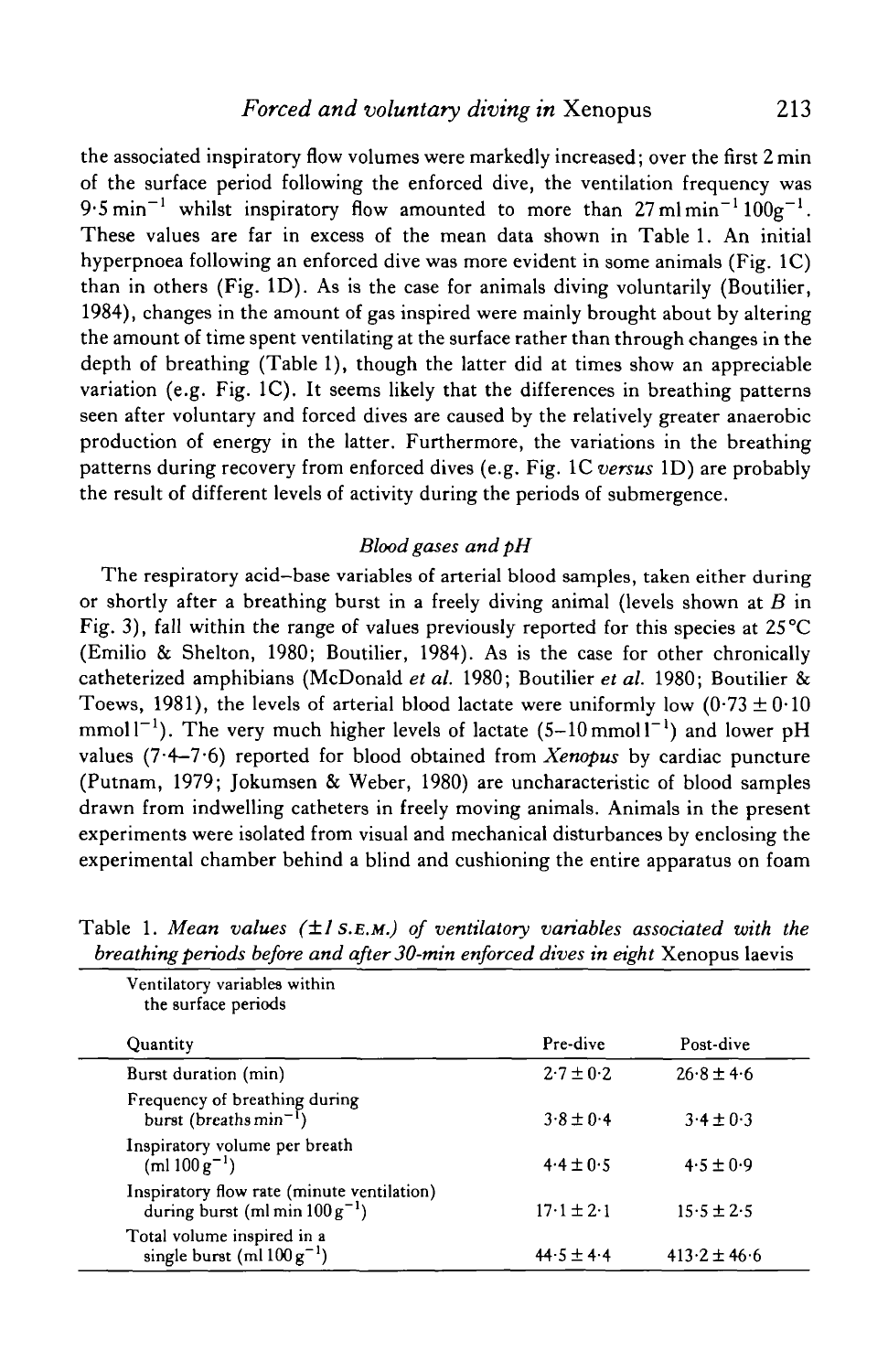

Fig. 2. The volume of inspired gas and the associated number of lung ventilations as a function of time for periods before and following a 38-min enforced dive in a 131 -g female *Xenopus* at 25°C.

padding. Blood sampling under these conditions caused no apparent disturbance to the animals.

### *Enforced 30-min dives*

Although each animal submerged voluntarily, observations after the lid was in place showed that the animals became variously engaged in active attempts to reach the surface before the 30-min time period had elapsed. In a few instances, these bouts of activity occurred early on in the 'dive' with the animal eventually returning to the bottom of the tank. Presumably, the activity associated with attempts to emerge marked what would have been the end of the voluntary period of submergence. As voluntary dives vary considerably in their length (Boutilier, 1984), it is not surprising that the onset and duration of such activity was also quite variable.

Enforced dives of this sort led to marked changes in the acid-base status of the arterial blood (Fig. 3). By the end of a 30-min dive (time 0, Fig. 3), a  $10$ Torr increase in arterial blood  $\rm P_{CO_2}$  and a 4.5 mmol l $^{-1}$  rise in blood lactate had caused the pH of the plasma to decline by 0-24 pH units. The net result of these respiratory and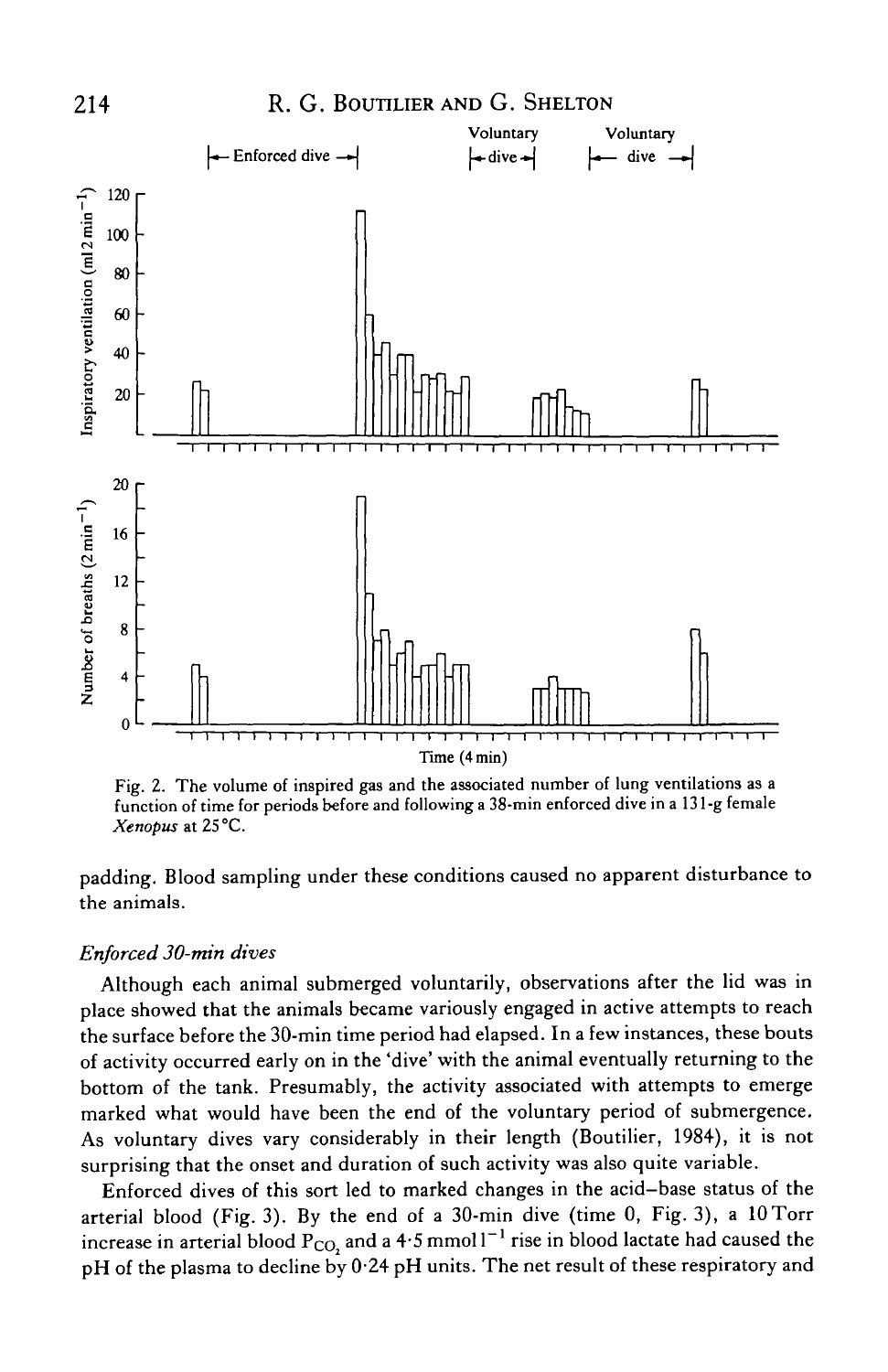metabolic acid additions to the blood was an overall reduction in the true plasma bicarbonate concentration from 29.2 to 26.4 mmol1<sup>-1</sup> (time B to 0, Fig. 3). By 1h following the dive, all variables had begun to change in direction, with sampling over subsequent hours revealing a gradual return to levels characteristic of the voluntarily breathing animal. Complete recovery of the acid-base status following such dives took more than 4h (Fig. 3).

Similar patterns of change and subsequent recovery were also observed for simultaneously measured levels of arterial blood  $P_{O<sub>2</sub>$ ,  $O<sub>2</sub>$  content and haematocrit (Fig. 4). During the 30-min enforced dive, arterial  $\dot{P}_{O}$ , declined from 80.8 to 20.5 Torr and  $\mathrm{O}_2$  content fell to 2.8 vols % from a pre-dive level of 8.5 vols %. Over the same time period, haematocrit levels increased considerably from a pre-dive mean of 26% to a value of nearly 40% following the dive. Between 1 and 2h following the



Fig. 3. Simultaneously measured pH,  $CO_2$  tensions ( $P_{CO_2}$ ) and true plasma bicarbonate and lactate concentrations in arterial blood samples from *Xenopus* before and at times after a 30-min enforced dive. *B,* pre-dive control samples taken during a breathing period; time 0, just prior to surfacing; shaded area, enforced dive period. Open circles at  $+22$  h post-dive are mean values for three animals. All other data are means  $\pm 1$  S.E.M. for eight animals. Temperature, 25 °C.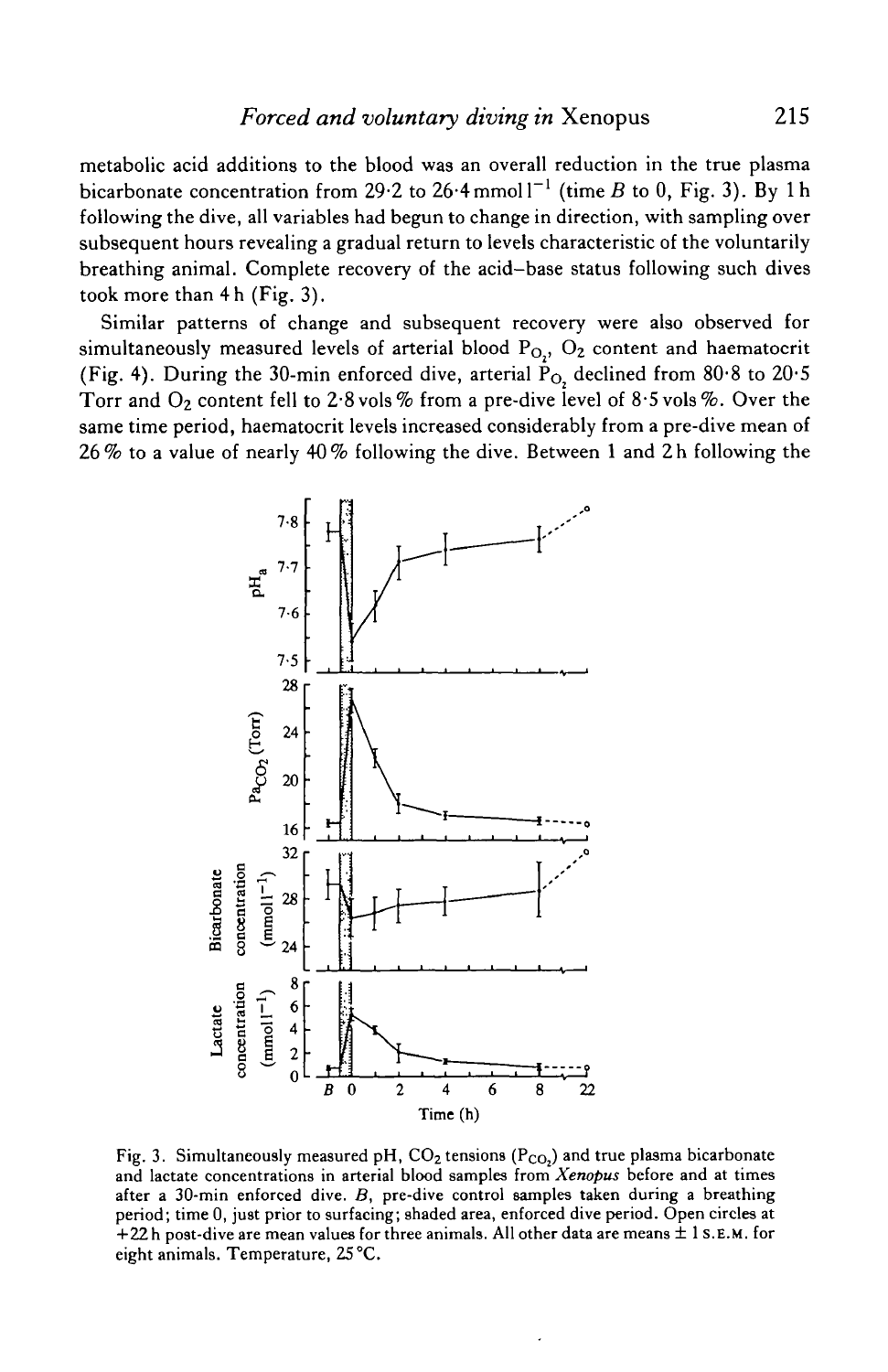

Fig. 4. Oxygen tensions  $(P_{O_2})$ , oxygen contents and haematocrit values of the same arterial blood samples as in Fig. 3.

dive, all of these variables returned to the levels seen prior to the enforced period of submergence (Fig. 4).

### *Prolonged voluntary dives*

Initial experiments clearly showed that upon emergence from prolonged 30- to 40-min voluntary dives, the blood acid—base status and oxygenation were usually restored to normal pre-dive levels within the first breathing period (Fig. 5; Shelton & Boutilier, 1982). Arterial blood samples taken from six *Xenopus* diving freely for periods of about 30 min remained low in lactate (Fig. 6), suggesting that anaerobiosis was not important during such dives. Arterial  $P_{CO}$ , rose and pH fell, rapidly at first, slowing later throughout the dive (Fig. 6). The acidosis was mainly respiratory in origin with little or no metabolic component. Mean data for  $pH$ ,  $P_{CO}$ , and lactate concentrations of *theXenopus* subjected to forced dives of about the same duration as the voluntary dives also appear in Fig. 6, showing the much greater changes for forced than voluntary dives.

In both forced and voluntary 30-min dives, arterial  $P_{O_2}$  fell on average by approximately 60Torr (Fig. 6). Voluntary dives appeared to be terminated when levels of arterial  $P_{O_2}$  reached approximately 20 Torr. Evidently, the metabolic acidosis associated with enforced dives was not the result of complete extraction of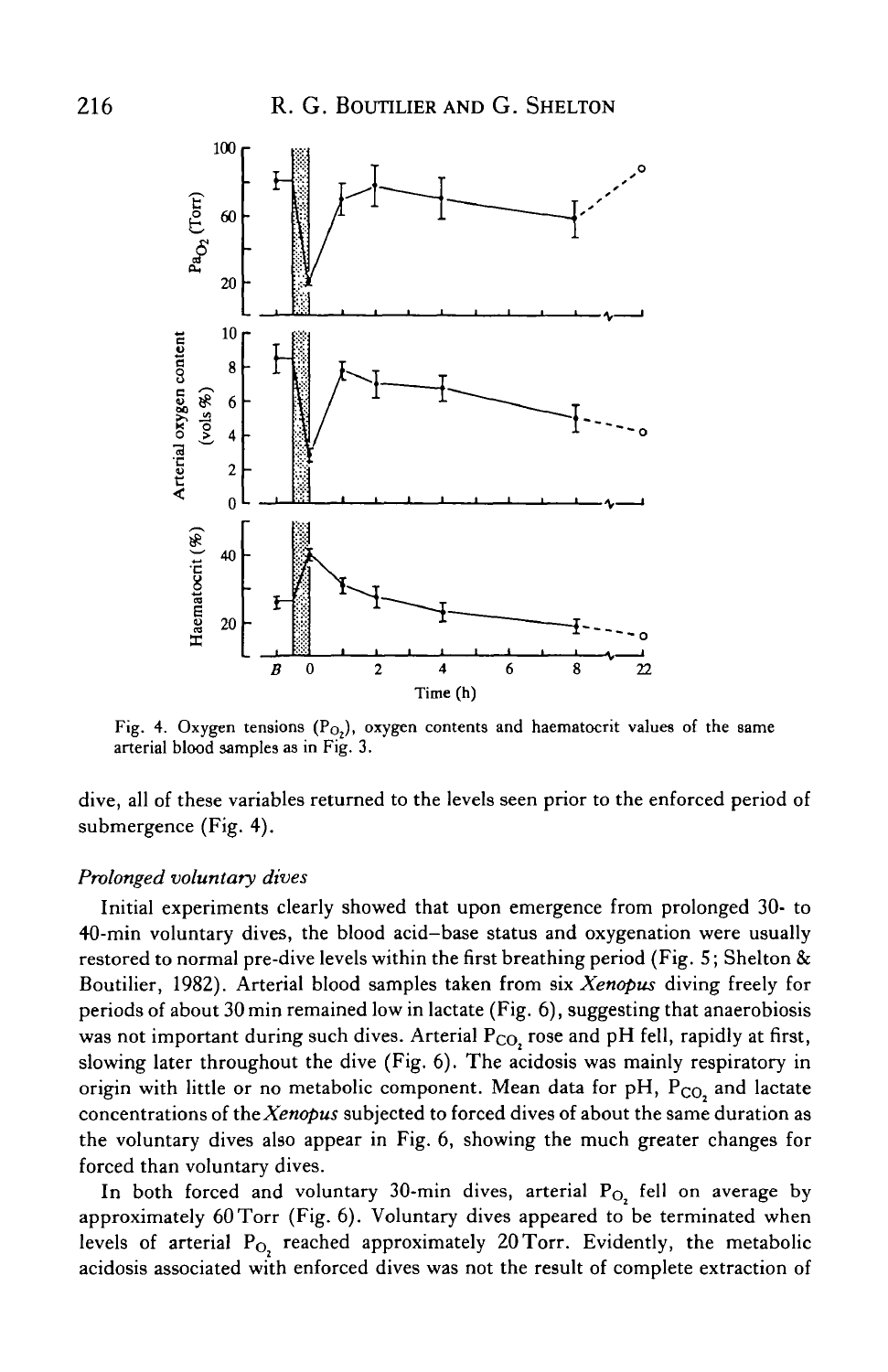the blood  $O_2$  store, since the levels of arterial  $P_{O_2}$  in these animals were as high as those of the voluntarily diving animals after 30min of submergence (Fig. 6).

### DISCUSSION

There are certain problems inherent in making measurements of diving behaviour and of the changes this behaviour produces in gas exchange, cardiovascular performance and metabolic activity. Most observational and experimental methods cause the behaviour to change in some way (Butler & Jones, 1982; Butler & Woakes, 1979; Kooyman *et al.* 1980). For example, enforced dives on restrained animals, which have been used in the study of bradycardia, selective peripheral vasoconstriction and anaerobiosis of the classical diving response cause many changes that are not typical of animals making voluntary dives. Even when animals are unrestrained, the cannulation and sampling techniques, and even the presence of the experimenter, can affect diving behaviour. In *Xenopus,* for example, activity levels are higher and dives much shorter than in the totally undisturbed animal (Emilio & Shelton, 1974, 1980). In the free dives described in this paper, every precaution was taken to ensure that the animals were undisturbed, so that a valid comparison could be made with the forced dive experiments.

The evidence presented here leads us to conclude that anaerobiosis is unimportant in free dives, even when they are of considerable duration. There is no accumulation of lactic acid and the fall in blood  $O_2$ , the increase in  $CO_2$  and the associated



Fig. 5. Fluctuations in  $P_{O_2}$  (open squares) and  $P_{CO_2}$  (closed circles) in blood samples taken from the femoral artery of a *146-gXenopus* during the course of two voluntary dives at 25 °C. Lung ventilations (as recorded by a pneumotachograph) are shown in the upper trace and their timing represented by the shaded blocks on the graph.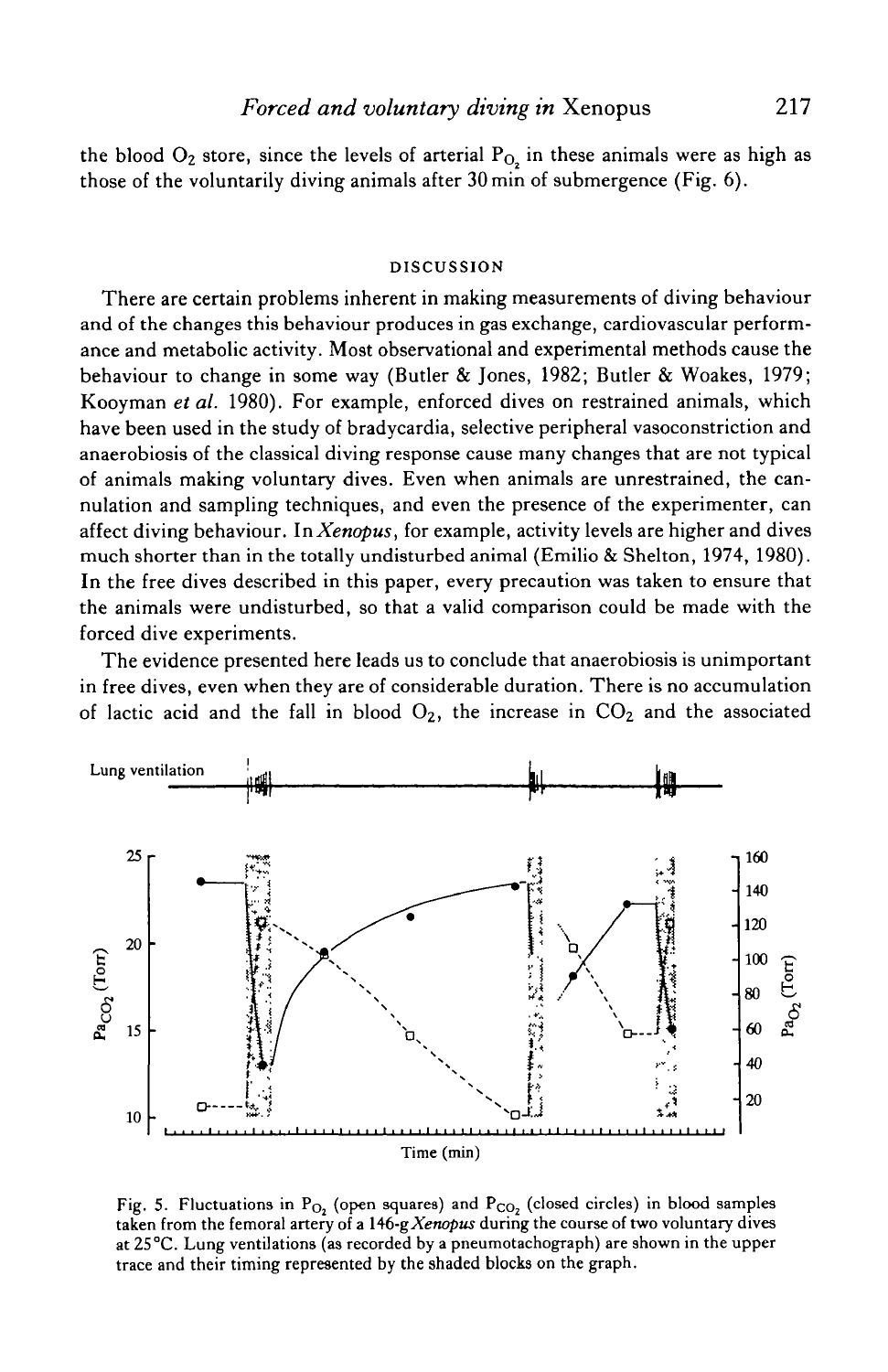respiratory acidosis are all corrected within the first few breaths, involving 1 or 2 min at the surface (Figs 5, 6).

In view of these conclusions, an assessment of the body's capacity to store respiratory gases, particularly  $O_2$ , and of the gas exchange through the skin, is important. Previous analyses, based on experiments on restrained animals (Jones, 1972) or on measurements of the depletion rates in lung and blood gases of active animals (Emilio & Shelton, 1974), have claimed that  $O_2$  stores are quickly used during a dive. The O<sub>2</sub> requirements of undisturbed *Xenopus* at 20–25°C, moving only to come to the surface to breathe, is  $4.2$  ml  $O_2 100 g^{-1} h^{-1}$  or less, of which at least  $0.6$  ml  $O_2 100 g^{-1} h^{-1}$  is supplied through the skin (Emilio & Shelton, 1974). In more disturbed animals, O<sub>2</sub> consumption is  $8.6$  ml O<sub>2</sub>  $100g^{-1}$  h<sup>-1</sup> and skin exchange is 2.5 ml O<sub>2</sub> 100 g<sup>-1</sup> h<sup>-1</sup> (Emilio & Shelton, 1980). The extent of the O<sub>2</sub> stores may be equally variable. The degree of lung inflation can vary by several millilitres, but it seems unlikely that an animal could dive effectively with more than 7-8 ml of air in



Fig. 6. Changes in pH,  $P_{CO_2}$ ,  $P_{O_2}$  and lactate concentrations in blood samples taken from the femoral arteries of six *Xenopus laevis* (plotted as different symbols) during the course of prolonged voluntary dives at 25 °C. Changes produced by 30-min enforced dives (Figs 3,4) in eight animals (means  $\pm$  1 S.E.M.) are shown plotted as solid squares.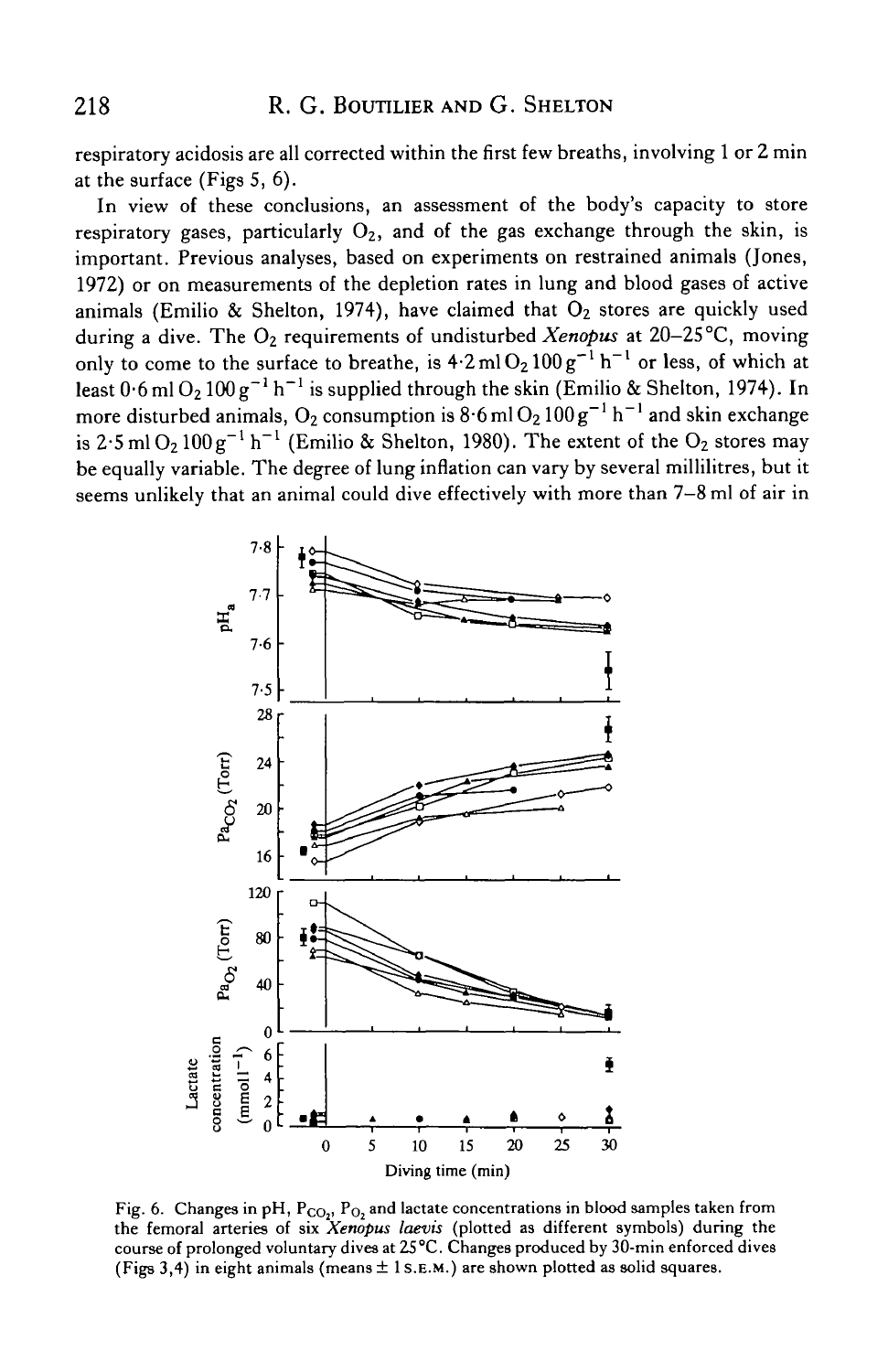the lung. A fall in lung  $P<sub>O</sub>$  from 120 to 30 Torr during a dive (Shelton & Boutilier, 1982) would yield  $0.8$  to  $0.9$  ml O<sub>2</sub>. The blood volume of *Xenopus* is 13.4 ml 100 g<sup>-1</sup> (Emilio & Shelton, 1980) and  $O_2$  capacity is 8.5 vols % (Boutilier & Shelton, 1986). Assuming that 25 *%* of the blood is arterial and fully saturated and that the remainder is venous and contains 6.3 vols %, the total blood store would be  $0.9$  ml O<sub>2</sub>, of which  $0.6-0.7$  ml would be usable as blood  $P_{O_2}$  declined to 20 Torr. Usable tissue stores would be small, at less than  $0.1$  ml. The total usable store of  $1.4-1.7$  ml O<sub>2</sub> would allow an undisturbed *\QO-gXenopus* to remain submerged for 23—28min, whereas a disturbed and more active animal would need to breathe after 14-16 min.

These estimates agree remarkably well with the present and previously reported observations (Boutilier, 1984) and substantiate the hypothesis that free dives are aerobic. Still longer aerobic dives would be possible if the estimates were rather conservative, as they probably are. There is evidence that the skin  $O<sub>2</sub>$  uptake increases during a dive (Emilio & Shelton, 1974). The  $P_{O_2}$  gradient across the skin increases as the dive progresses and it is also likely that capillary recruitment occurs in the skin under these conditions (Poczopko, 1957, 1959; Burggren & Moalli, 1984). More  $O_2$  may be taken from the lung than the  $P_{O_2}$  change suggests, because lung volume declines during a dive. Finally, the estimates of tissue  $O_2$  requirements during a dive may be too high, as they are based on averaged figures over several breathing–diving cycles. Muscle  $O_2$  requirements must increase as the toad swims to the surface and ventilates the lungs, but these demands will be met by  $O_2$  uptake during the breathing period itself. The tissue  $O_2$  requirements in a negatively buoyant, completely inactive toad will therefore be less than the average figures suggest.

The accumulation and removal of  $CO<sub>2</sub>$  during a voluntary dive seem to present few problems. The  $Pa_{CO}$  increases more rapidly in the first 10 min of such a dive and causes a mild respiratory acidosis (Figs 5, 6). Towards the end of a 30-min dive,  $Pa<sub>CO</sub>$  and pH are changing little, probably because of increased  $CO<sub>2</sub>$  losses through the skin. The  $Pa_{CO}$ , values reached at the end of 30-min voluntary dives are less than those seen in forced dives because of the absence of protons of metabolic origin. In the forced dives, these products of anaerobiosis give rise to  $CO<sub>2</sub>$  by dehydration of bicarbonate ions.

The claim that  $O_2$  stores are renewed and excess  $CO_2$  removed during the first few breaths after a dive perhaps needs some qualification. Only the lung (Shelton & Boutilier, 1982) and the arterial blood components have been examined in detail. Further work on the renewal of the venous and tissue stores is in progress. However, it is known that pulmonary blood flow increases substantially when the animal is breathing and that venous blood is preferentially conveyed to the pulmocutaneous vessels in the partially divided heart (Shelton, 1976). Both characteristics are obviously of major benefit in restoring blood and tissue stores in an animal in which the lung is repeatedly ventilated during the time at the surface (Shelton, 1985).

At this stage, we can make no firm conclusions about the relevance of the changes seen in forced dives to voluntary diving behaviour. It is clear from the fall in pH and bicarbonate concentrations that metabolic protons are present in the blood of animals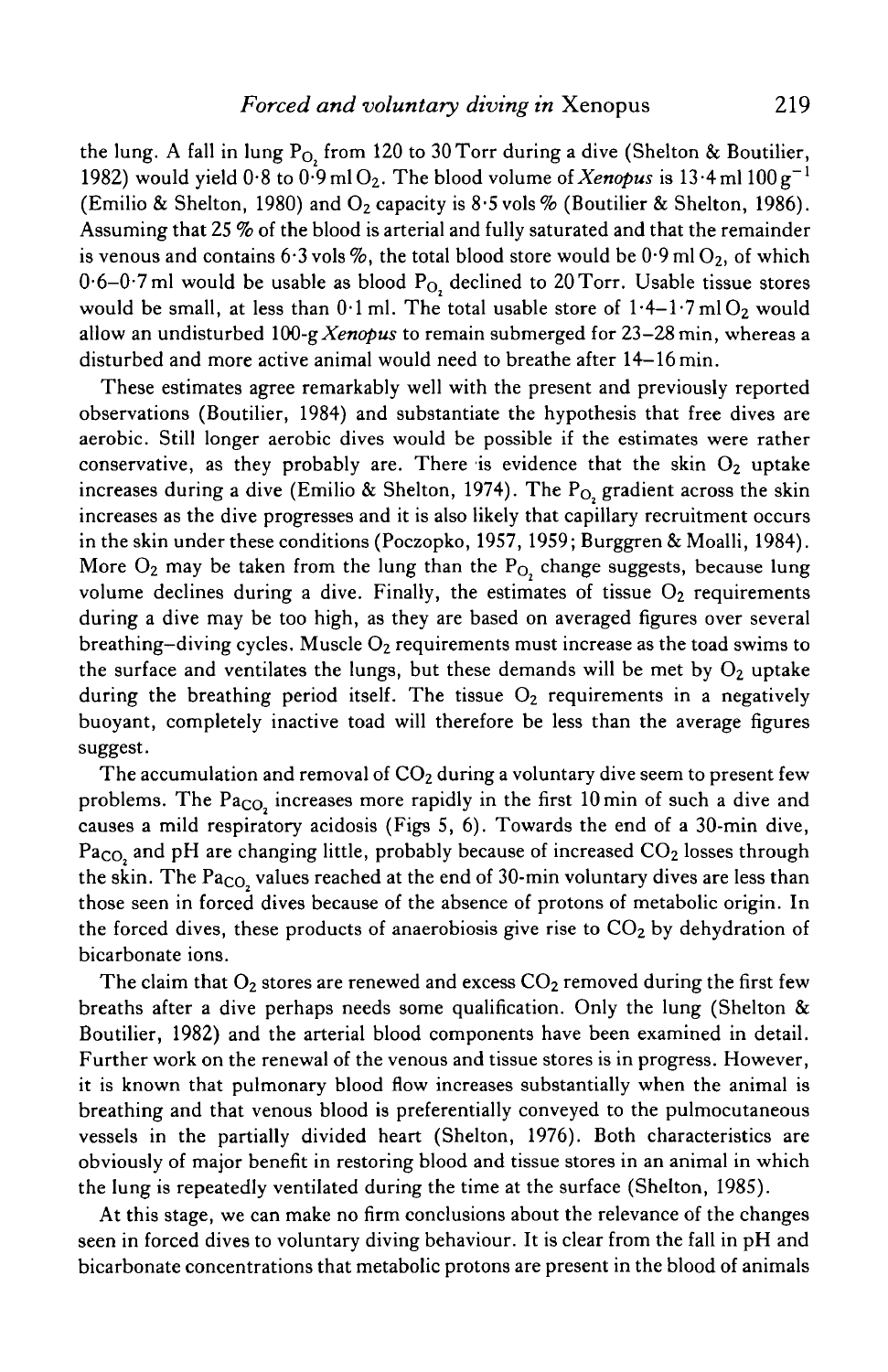# 220 R. G. BOUTILIER AND G. SHELTON

after a 30-min forced dive. The accumulation of lactate is also evidence of extensive anaerobiosis, as is the prolonged recovery period (Fig. 3), which *mXenopus* takes about 8 h to complete. However, these dives are invariably associated with increased levels of activity and the overall patterns of acid-base changes in the blood are very similar to those seen in studies of exercise, either in air or with free access to air (McDonald et al. 1980; Boutilier et al. 1980; Boutilier, Emilio & Shelton, 1986). It could be argued that  $O_2$  stores are slowly exploited in inactive dives but that sudden bursts of mechanical power and of energy consumption in the voluntary musculature are served very largely by anaerobic pathways, even though the stores may still contain some 02- *Xenopus,* in common with many other amphibians and reptiles (Shelton & Boutilier, 1982), can survive prolonged submergence with marked acidoses and lactate accumulations, well beyond the limits of the 30-min dives described in this paper. The ability to tolerate high concentrations of anaerobic endproducts may be an adaptation to high activity levels (Bennett & Licht, 1973, 1974; Hutchison & Miller, *I979a,b),* prolonged diving, or both. Unfortunately the present experiments do not show whether free dives are ever extended to the point where available  $O_2$  stores are completely depleted and anaerobiosis begins.

The range of both internal and external conditions under which extended dives may begin and end are largely unknown. They are worth investigation not only to test whether anaerobiosis can be an important component in a prolonged dive but also to give more insight into the complexities of breathing and diving behaviour. The present experiments suggest that prolonged voluntary dives end and breathing begins when  $O_2$  stores are reduced to certain levels. The relative constancy of  $CO_2$ and pH indicates that these factors are of lesser importance. Yet, they cannot be totally ignored because breathing is stimulated to begin at relatively high levels of Pa<sub>O,</sub> if Pa<sub>CO,</sub> is also high (Shelton & Boutilier, 1982). Similarly, it could be argued that a breathing period ends when the  $O_2$  store has been renewed. However, lung ventilations continue for some time after alveolar and arterial  $P_{O<sub>2</sub>}$  are restored to high levels (Shelton & Boutilier, 1982) and so it is also necessary to suppose that the tissue and venous compartments of the store are monitored (Shelton, 1985). In addition other factors, such as the acid-base balance in blood and tissues, must be of importance in ending a breathing period because ventilation at the end of a forced dive seems to be too prolonged simply to be involved in renewing the  $O<sub>2</sub>$  stores. Until the full repertoire of these intermittently breathing animals has been studied, the precise nature of the control processes will continue to be elusive.

Funding from the Commonwealth Scholarship Commission is gratefully acknowledged.

#### REFERENCES

- BENNETT, A. F. (1978). Activity metabolism of the lower vertebrates. *A. Rev. Physiol.* 400, 447-469.
- BENNETT, A. F. & LICHT, P. (1973). Relative contributions of anaerobic and aerobic energy production during activity in amphibia. *J. comp. Physiol.* 87, 351-360.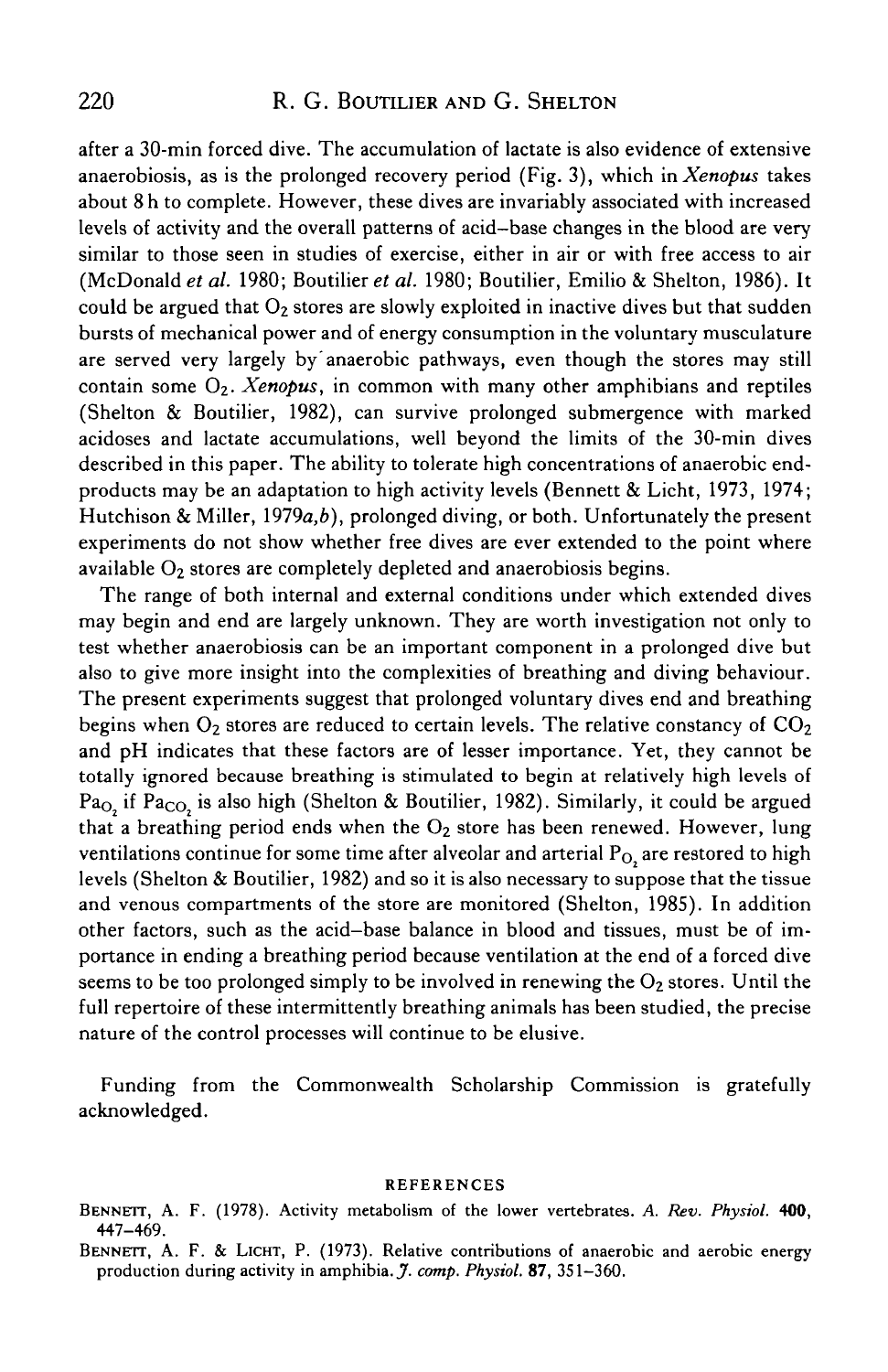- BENNETT, A. F. & LICHT, P. (1974). Anaerobic metabolism during activity in amphibians. *Comp. Biochem. Physiol.* **48A,** 319-327.
- BOUTILIER, R. G. (1984). Characterization of the intermittent breathing pattern *inXenopus laevis. J.exp.Biol.* 110,291-309.
- BOUTILIER, R. G., EMILIO, M. G. & SHELTON, G. (1986). The effects of mechanical work on electrolyte and water distribution in amphibian skeletal muscle. *J. exp. Biol.* **120,** 333-350.
- BOUTILIER, R. G., MCDONALD, D. G. & TOEWS, D. P. (1980). The effects of enforced activity on ventilation, circulation and blood acid-base balance in the aquatic gill-less urodele, *Cryptobranchus alleganiensis:* a comparison with the semi-terrestrial anuran, *Bufo marinus. J. exp. Biol.* 84, 289-302.
- BOUTILIER, R. G. & SHELTON, G. (1986). Respiratory properties of blood from voluntarily and forcibly submerged *Xenopus laevis. J. exp. Biol.* **121,** 285-300.
- BOUTILIER, R. G. & TOEWS, D. P. (1981). Respiratory properties of blood in a strictly aquatic and predominantly skin-breathing urodele, *Cryptobranchus alleganiensis. Respir. Physiol.* 46, 161-176.
- BURGGREN, W. & MOALLI, R. (1984). 'Active' regulation of cutaneous gas exchange by capillary recruitment in amphibians: experimental evidence and a revised model for skin respiration. *Respir. Physiol.* 55, 379-392.
- BUTLER, P. J. & JONES, D. R. (1982). The comparative physiology of diving in vertebrates. In *Advances in Comparative Physiology and Biochemistry*, vol. 8, pp. 179-364. New York: Academic Press.
- BUTLER, P. J. & WOAKES, A. J. (1979). Changes in heart rate and respiratory frequency during natural behaviour of ducks, with particular reference to diving. J. *exp. Biol.* 79, 283-300.
- CAMERON, J. N. (1971). Rapid method for determination of total carbon dioxide in small blood samples. J. *appl. Physiol.* **31,** 632-634.
- EMILIO, M. G. (1974). Gas exchanges and blood gas concentrations in the frog, *Rana ridibunda. J. exp. Biol.* 60, 901-908.
- EMILIO, M. G. & SHELTON, G. (1974). Gas exchange and its effect on blood gas concentrations in the amphibian, *Xenopus laevis. J. exp. Biol.* 60, 567-579.
- EMILIO, M. G. & SHELTON, G. (1980). Carbon dioxide exchange and its effects on pH and bicarbonate equilibria in the blood of the amphibian, *Xenopus laevis. J. exp. Biol.* **83,** 253-262.
- HUTCHISON, V. H. & MILLER, K. (1979a). Anaerobic capacity of amphibians. *Comp. Biochem. Physiol.* **63A,** 213-216.
- HUTCHISON, V. H. & MILLER, K. (1979b). Aerobic and anaerobic contributions to sustained activity in *Xenopus laevis. Respir. Physiol.* 38, 93-103.
- JOKUMSEN, A. & WEBER, R. E. (1980). Haemoglobin-oxygen binding properties in the blood of *Xenopus laevis,* with special reference to the influences of aestivation and of temperature and salinity acclimation. *J. exp. Biol.* 86, 19-37.
- JONES, D. R. (1972). Anaerobiosis and the oxygen debt in an anuran amphibian, *Rana esculenta. J. comp. Physiol.* 77, 356-382.
- KOOYMAN, G. L., WAHRENBROCK, E. A., CASTELLINI, M. A., DAVIS, R. W. & SINNETT, E. E. (1980). Aerobic and anaerobic metabolism during voluntary diving in Weddell seals: evidence of preferred pathways from blood chemistry and behaviour. *J. comp. Physiol.* **138,** 335-346.
- LENFANT, C. & JOHANSEN, K. (1967). Respiratory adaptations in selected amphibians. *Respir. Physiol.* 2, 247-260.
- LILLO, R. S. (1978). The effect of arterial blood  $P_{O_2}$ ,  $P_{CO_2}$  and pH on diving bradycardia in the bullfrog, *Rana catesbeiana. Physiol. Zool.* 51, 340—346.
- MCDONALD, D. G., BOUTILIER, R. G. & TOEWS, D. P. (1980). The effects of enforced activity on ventilation, circulation and blood acid-base balance in the semi-terrestrial anuran, *Bufo marinus. J. exp. Biol.* **84,** 273-287.
- POCZOPKO, P. (1957). Further investigations on the cutaneous vasomotor reflexes in the edible frog in connexion with the problem of regulation of the cutaneous respiration in frogs. *Zool. Pol.* 8, 161-175.
- POCZOPKO, P. (1959). Changes in blood circulation in *Rana esculenta* L. while diving. *Zool. Pol.* **10,** 29-43.
- PUTNAM, R. W. (1979). The role of lactic acid accumulation in muscle fatigue of two species of anurans, *Xenopus laevis* and *Rana pipiens. J. exp. Biol.* 82, 35-51.